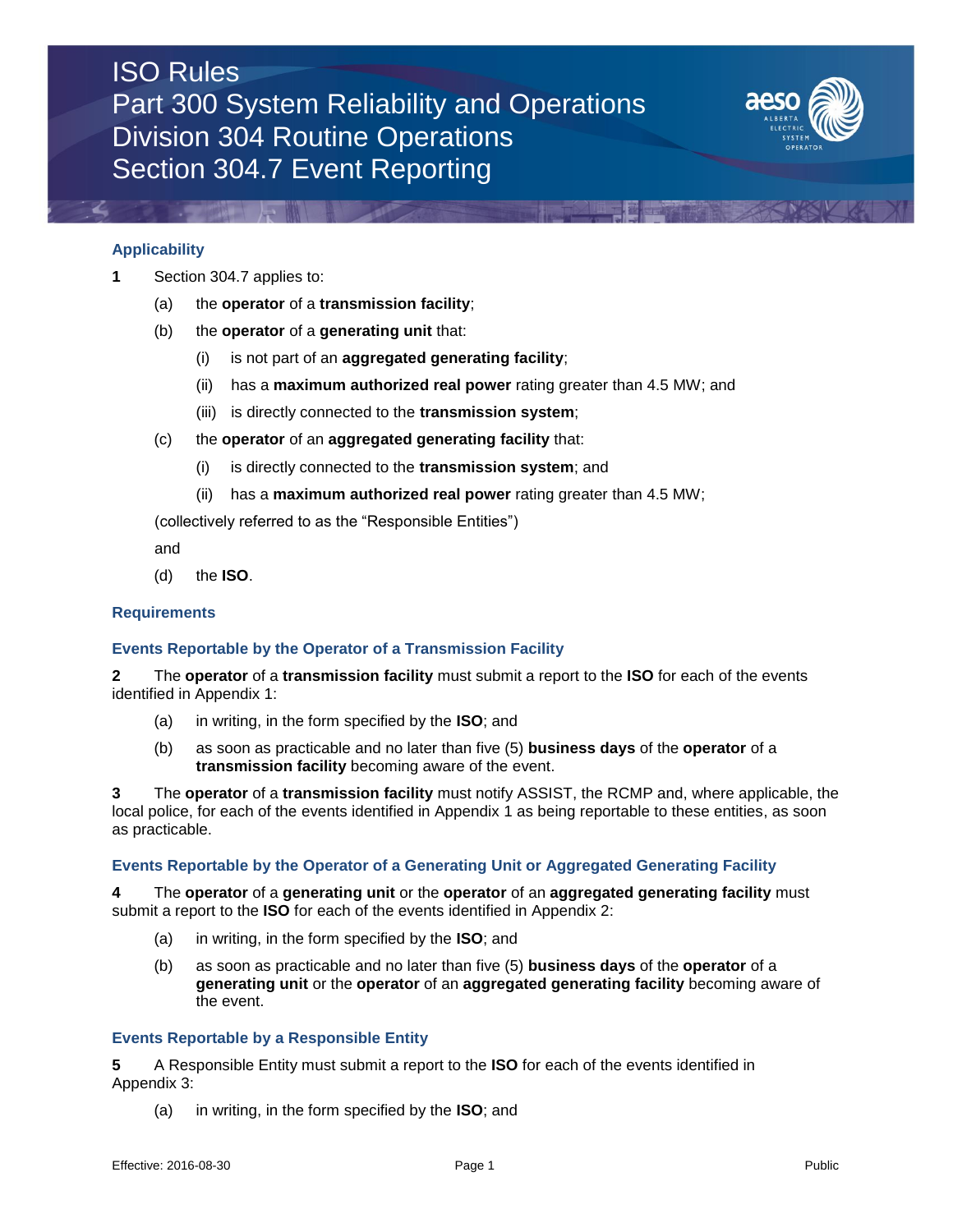

(b) as soon as practicable and no later than five (5) **business days** of the Responsible Entity becoming aware of the event.

**6** A Responsible Entity must notify ASSIST, the RCMP and, where applicable, the local police, for each of the events identified in Appendix 3, as soon as practicable.

**7** Notwithstanding any other provision of this section of the **ISO rules**, a Responsible Entity is not required to report a theft to the **ISO**, ASSIST, the RCMP and, where applicable, the local police in accordance with the provisions of this section 304.7, unless the Responsible Entity reasonably determines that the theft degrades normal operation of a **transmission facility**, **generating unit**, or **aggregated generating facility** that is part of or directly connected to the **bulk electric system**.

#### **Events Reportable to NERC**

**8** The **ISO** must forward a report received from a Responsible Entity in accordance with subsection 2 or 5 to the **NERC** within five (5) **business days** of receiving such a report, but only for those events identified in Appendix 4.

#### **Revision History**

| <b>Date</b> | <b>Description</b> |
|-------------|--------------------|
| 2016-08-30  | Initial release    |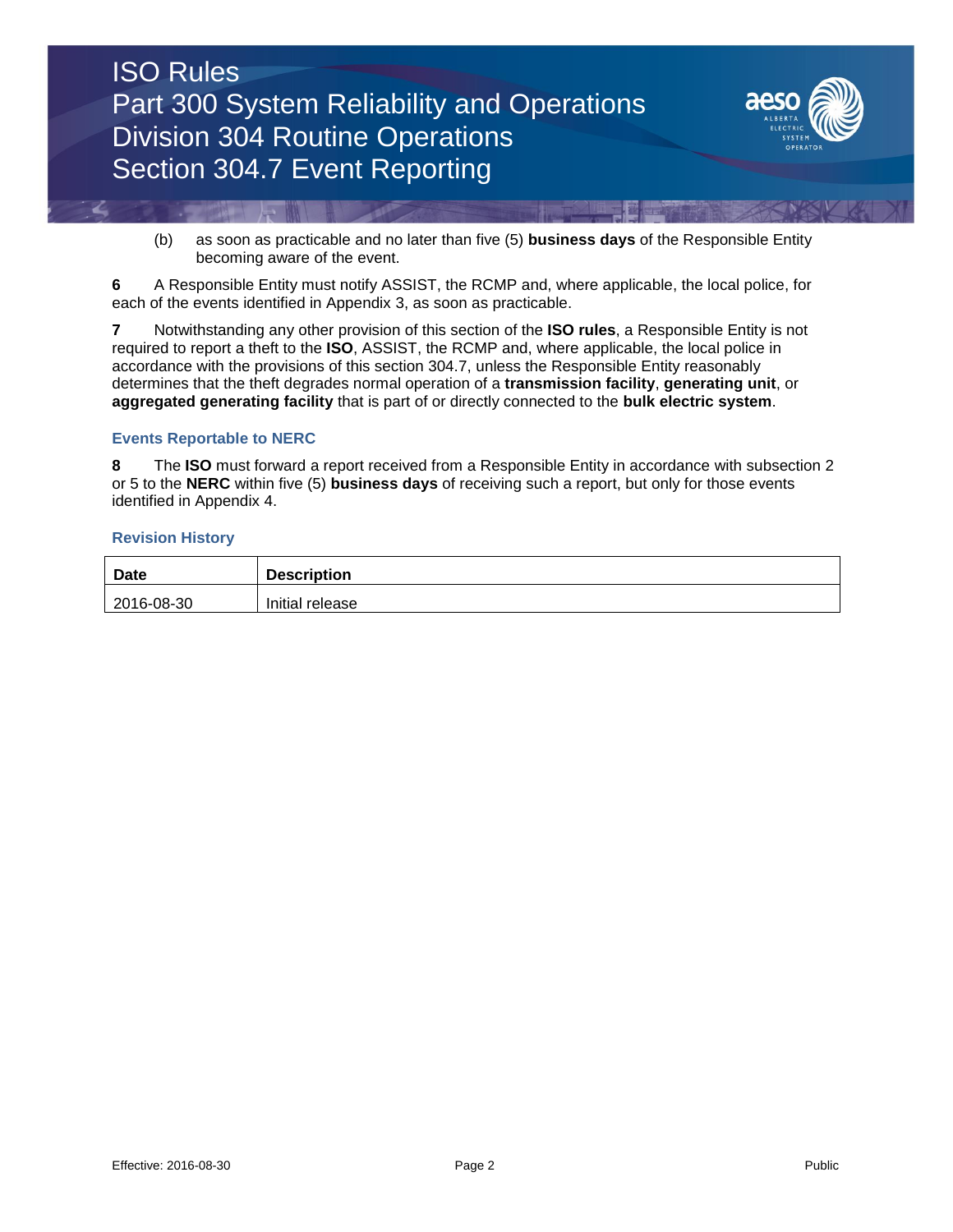

### **Appendix 1: Events Reportable by the Operator of a Transmission Facility**

|     | <b>Event</b>                                                                                                                                                                                                                                                                                                     | <b>Entity to Submit Report to</b>                               |
|-----|------------------------------------------------------------------------------------------------------------------------------------------------------------------------------------------------------------------------------------------------------------------------------------------------------------------|-----------------------------------------------------------------|
|     | (a) Damage to or destruction of a transmission facility that results in<br>an unexpected sustained outage of any combination of three (3) or<br>more of the following:                                                                                                                                           | <b>ISO</b>                                                      |
|     | transmission lines energized at greater than 25 kV; or<br>(i)                                                                                                                                                                                                                                                    |                                                                 |
|     | (ii) transformers with at least two (2) terminals energized at greater<br>than 25 kV.                                                                                                                                                                                                                            |                                                                 |
|     | (b) Unexpected loss, contrary to design, of any combination of three (3)<br>or more of the following:                                                                                                                                                                                                            | <b>ISO</b>                                                      |
|     | transmission lines energized at greater than 25 kV; or<br>(i)                                                                                                                                                                                                                                                    |                                                                 |
|     | (ii) transformers with at least two (2) terminals energized at greater<br>than 25 kV                                                                                                                                                                                                                             |                                                                 |
|     | caused by a common disturbance (excluding successful automatic<br>reclosing).                                                                                                                                                                                                                                    |                                                                 |
|     | (c) A physical threat to a control centre for the bulk electric system,<br>excluding a weather or natural disaster related threat, which has the<br>potential to degrade the normal operation of the control centre.                                                                                             | <b>ISO, ASSIST, RCMP and,</b><br>where applicable, local police |
|     | (d) A suspicious device or activity at a <b>control centre</b> for the<br>bulk electric system.                                                                                                                                                                                                                  | ISO, ASSIST, RCMP and,<br>where applicable, local police        |
|     | (e) Automatic firm load shedding (via an automatic undervoltage or<br>underfrequency load shedding scheme, or a remedial action<br>scheme) that occurs as part of the ISO's under voltage load shed<br>program or underfrequency load shedding program.                                                          | <b>ISO</b>                                                      |
| (f) | The failure or misoperation of a remedial action scheme or<br>protection system on the transmission system that impacts the<br>transmission system, except where a misoperation incident report<br>is provided in accordance with PRC-004-WECC-AB, Protection<br>System and Remedial Action Scheme Misoperation. | <b>ISO</b>                                                      |
|     | (g) A loss of monitoring or control that significantly affects the ability of<br>the operator of a transmission facility to make operating<br>decisions for thirty (30) continuous minutes or more, including:                                                                                                   | <b>ISO</b>                                                      |
|     | loss of the ability to remotely monitor or control system<br>(i)<br>elements of the bulk electric system;                                                                                                                                                                                                        |                                                                 |
|     | loss of communications from supervisory control and data<br>(ii)<br>acquisition remote terminal units;                                                                                                                                                                                                           |                                                                 |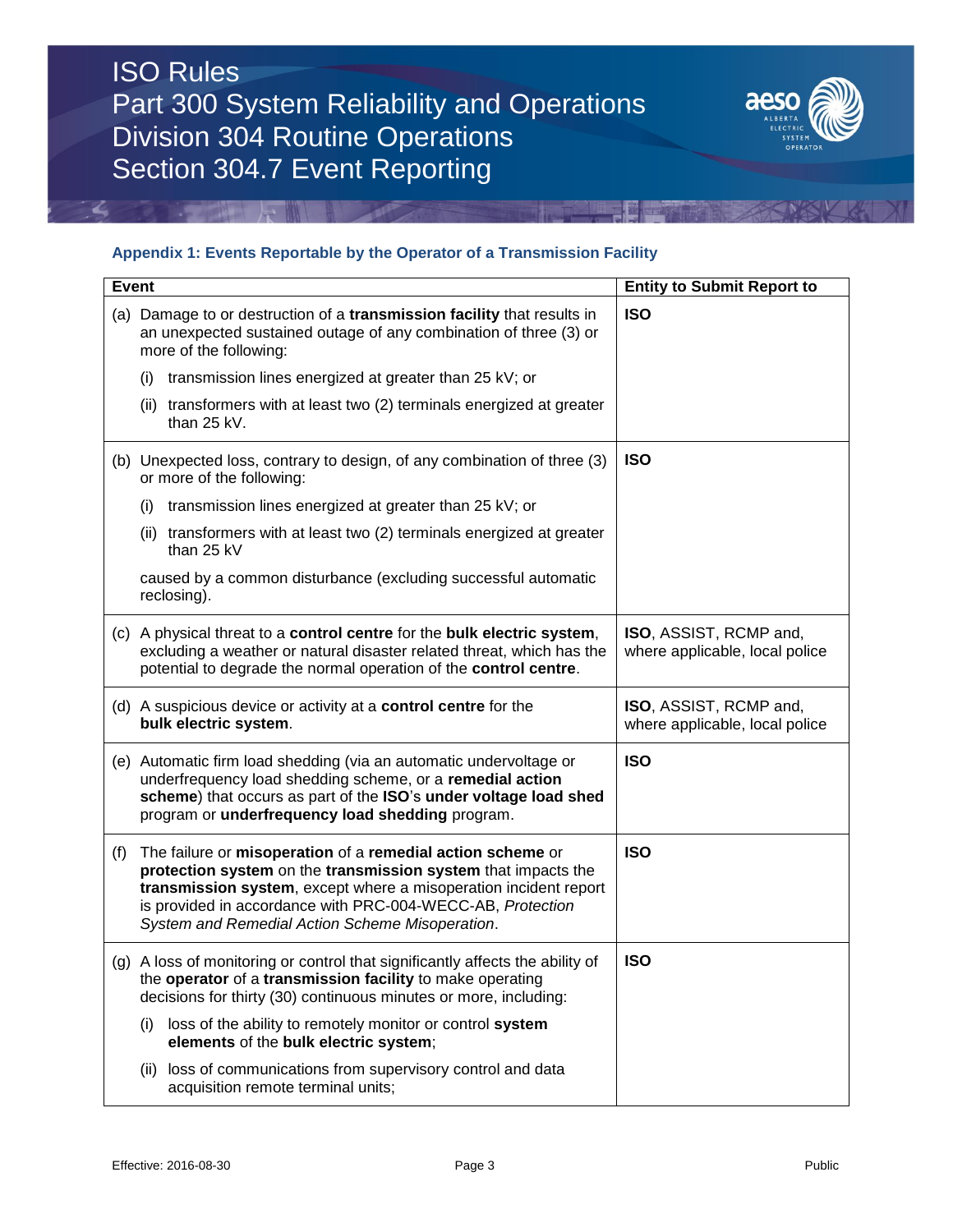

| Event                                                                                                                                                                                                                                                                              | <b>Entity to Submit Report to</b> |
|------------------------------------------------------------------------------------------------------------------------------------------------------------------------------------------------------------------------------------------------------------------------------------|-----------------------------------|
| (iii) unavailability of "inter control centre protocol" links reducing<br>bulk electric system visibility; or                                                                                                                                                                      |                                   |
| (iv) loss of the ability to remotely monitor or control generating<br>units providing regulating reserves.                                                                                                                                                                         |                                   |
| A complete loss, for thirty (30) continuous minutes or more, of voice<br>(h)<br>communication systems for a control centre of a transmission<br>facility that are required for the purpose of communicating with the<br>ISO and the operators of adjacent transmission facilities. | <b>ISO</b>                        |
| An unplanned evacuation of a <b>control centre</b> of a <b>transmission</b><br>(i)<br>facility for thirty (30) continuous minutes or more.                                                                                                                                         | <b>ISO</b>                        |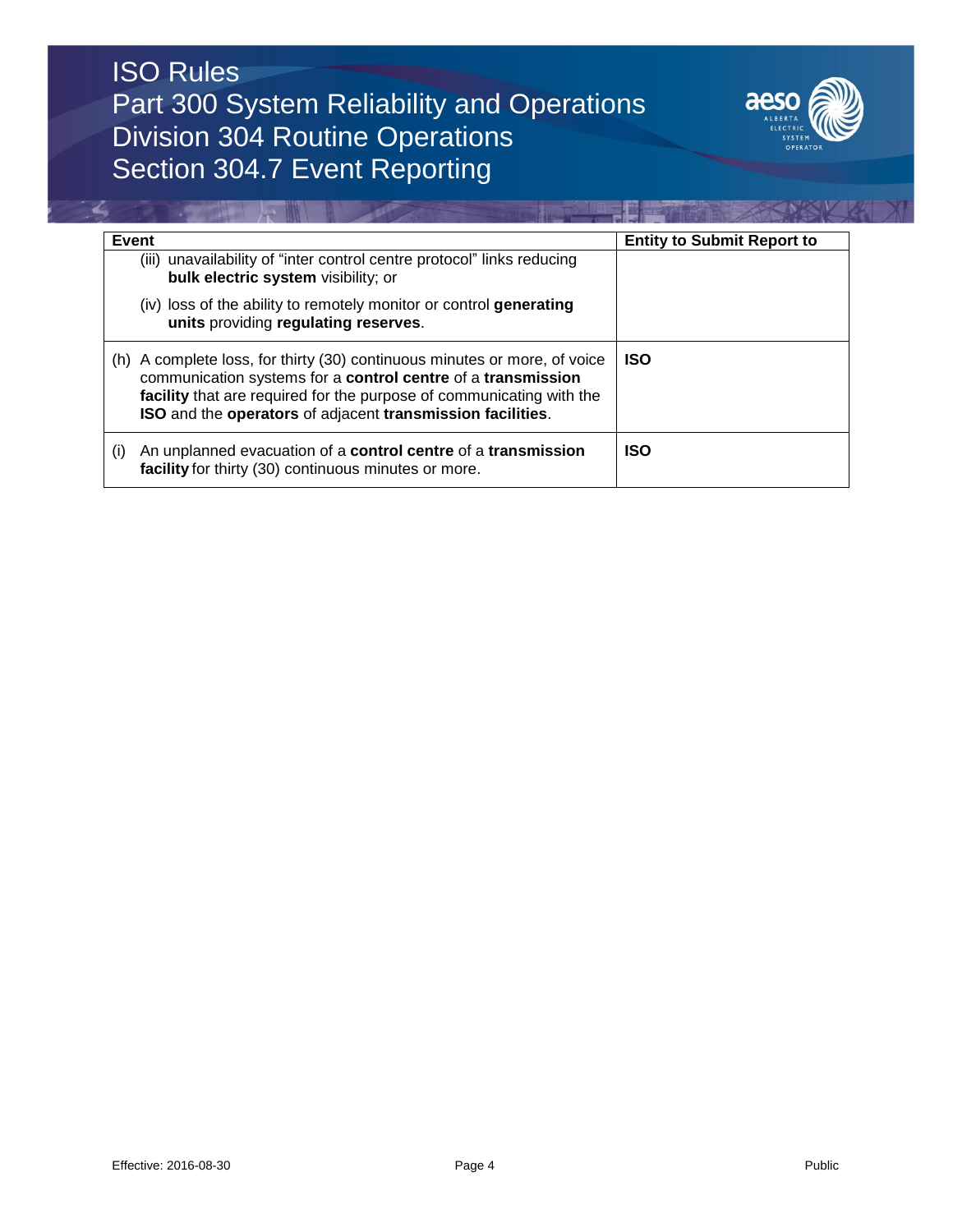

### **Appendix 2: Events Reportable by the Operator of a Generating Unit or an Aggregated Generating Facility**

| <b>Event</b> |                                                                                                                                                                                                                                                                                                                   | <b>Entity to Submit Report to</b> |
|--------------|-------------------------------------------------------------------------------------------------------------------------------------------------------------------------------------------------------------------------------------------------------------------------------------------------------------------|-----------------------------------|
|              | (a) An unexpected outage impacting two (2) or more generating units<br>or aggregated generating facilities with an aggregate gross<br>generation exceeding 500 MW at the time of the outage, which is<br>caused by a common disturbance and contrary to the design of the<br>generating unit(s).                  | <b>ISO</b>                        |
|              | (b) A loss of monitoring or control that significantly affects the ability of<br>the operator of a generating unit or an aggregated generating<br>facility to make operating decisions for thirty (30) continuous<br>minutes or more, including:                                                                  | <b>ISO</b>                        |
|              | loss of the ability to remotely monitor or control generating units<br>(i)<br>connected to the bulk electric system;                                                                                                                                                                                              |                                   |
|              | (ii) loss of communications from supervisory control and data<br>acquisition remote terminal units;                                                                                                                                                                                                               |                                   |
|              | (iii) unavailability of "inter control centre protocol" links reducing<br>visibility of generating units connected to the bulk electric<br>system; or                                                                                                                                                             |                                   |
|              | (iv) loss of the ability to remotely monitor or control generating<br>units providing regulating reserves.                                                                                                                                                                                                        |                                   |
|              | (c) A complete loss, for thirty (30) continuous minutes or more, of voice<br>communication systems for a control centre of a generating unit<br>or an aggregated generating facility that are required for the<br>purpose of communicating with the ISO and the operators of<br>adjacent transmission facilities. | <b>ISO</b>                        |
|              | (d) An unplanned evacuation of a control centre of a generating unit<br>or an aggregated generating facility for thirty (30) continuous<br>minutes or more.                                                                                                                                                       | <b>ISO</b>                        |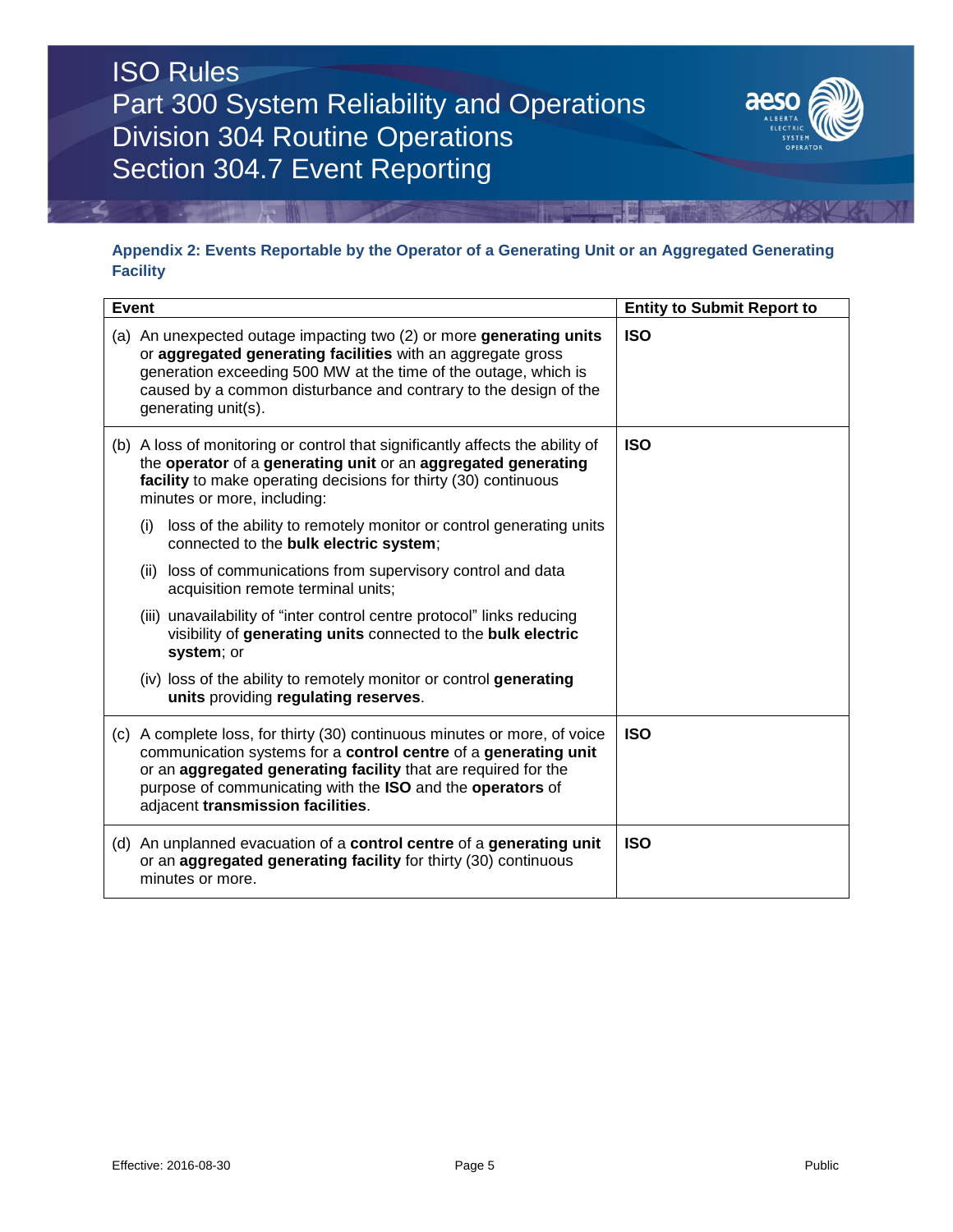

### **Appendix 3: Events Reportable by a Responsible Entity**

| Event                                                                                                                                                                                                                                                                                                                                                                                   | <b>Entity to Submit Report to</b>                               |
|-----------------------------------------------------------------------------------------------------------------------------------------------------------------------------------------------------------------------------------------------------------------------------------------------------------------------------------------------------------------------------------------|-----------------------------------------------------------------|
| Damage to or destruction of a transmission facility, generating<br>(a)<br>unit, or aggregated generating facility that is part of or is directly<br>connected to the bulk electric system that results from human<br>action, which is known or suspected to be intentional.                                                                                                             | ISO, ASSIST, RCMP and,<br>where applicable, local police        |
| (b) A physical threat to a transmission facility, generating unit, or<br>aggregated generating facility that is part of or directly connected<br>to the bulk electric system, excluding weather or natural disaster<br>related threats, which has the potential to degrade the normal<br>operation of the transmission facility, generating unit, or<br>aggregated generating facility. | ISO, ASSIST, RCMP and,<br>where applicable, local police        |
| (c) A suspicious device or activity at a <b>transmission facility</b> ,<br>generating unit, or aggregated generating facility that is part of<br>or directly connected to the bulk electric system.                                                                                                                                                                                     | <b>ISO, ASSIST, RCMP and,</b><br>where applicable, local police |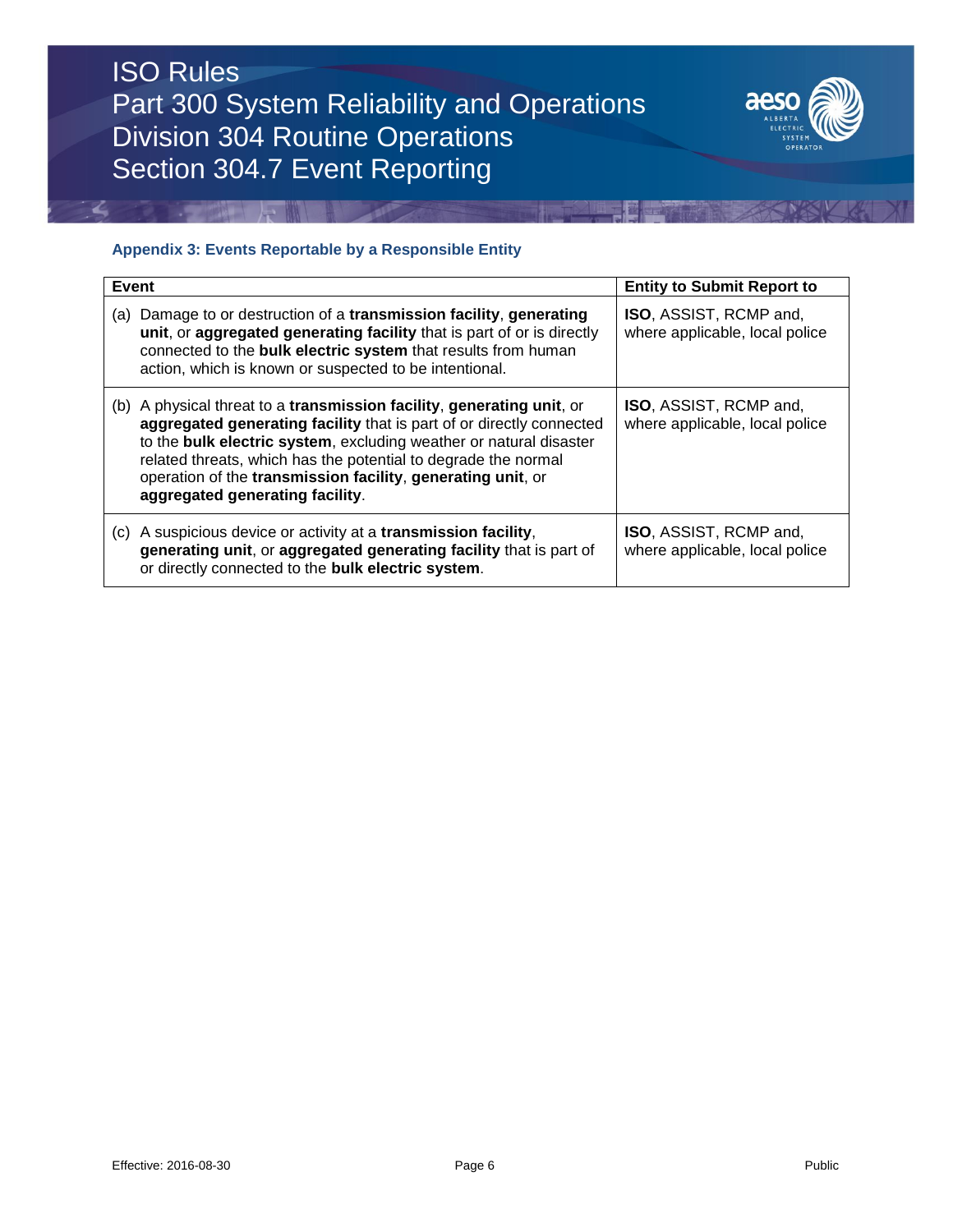

### **Appendix 4: Events Reportable by the ISO**

| <b>Event</b> |                                                                                                                                                                                                                                                                                                                                                                                         | <b>Entity to Forward Report to</b> |
|--------------|-----------------------------------------------------------------------------------------------------------------------------------------------------------------------------------------------------------------------------------------------------------------------------------------------------------------------------------------------------------------------------------------|------------------------------------|
|              | (a) Damage to or destruction of a transmission facility that results in<br>an unexpected sustained outage of any combination of three (3) or<br>more of the following:                                                                                                                                                                                                                  | <b>NERC</b>                        |
|              | transmission lines energized at greater than 25 kV; or<br>(i)                                                                                                                                                                                                                                                                                                                           |                                    |
|              | (ii) transformers with at least two (2) terminals energized at greater<br>than 25 kV.                                                                                                                                                                                                                                                                                                   |                                    |
|              | (b) Unexpected loss, contrary to design, of any combination of three (3)<br>or more of the following:                                                                                                                                                                                                                                                                                   | <b>NERC</b>                        |
|              | transmission lines energized at greater than 25 kV; or<br>(i)                                                                                                                                                                                                                                                                                                                           |                                    |
|              | (ii) transformers with at least two (2) terminals energized at greater<br>than 25 kV                                                                                                                                                                                                                                                                                                    |                                    |
|              | caused by a common disturbance (excluding successful automatic<br>reclosing).                                                                                                                                                                                                                                                                                                           |                                    |
|              | (c) Damage to or destruction of a transmission facility, generating<br>unit, or aggregated generating facility that is part of or is directly<br>connected to the bulk electric system that results from actual or<br>suspected intentional human action.                                                                                                                               | <b>NERC</b>                        |
|              | (d) A physical threat to a control centre for the bulk electric system,<br>excluding a weather or natural disaster related threat, which has the<br>potential to degrade the normal operation of the control centre.                                                                                                                                                                    | <b>NERC</b>                        |
|              | (e) A physical threat to a transmission facility, generating unit, or<br>aggregated generating facility that is part of or directly connected<br>to the bulk electric system, excluding weather or natural disaster<br>related threats, which has the potential to degrade the normal<br>operation of the transmission facility, generating unit, or<br>aggregated generating facility. | <b>NERC</b>                        |
| (f)          | A suspicious device or activity at a control centre for the bulk<br>electric system.                                                                                                                                                                                                                                                                                                    | <b>NERC</b>                        |
|              | (g) A suspicious device or activity at a transmission facility,<br>generating unit, or aggregated generating facility that is part of<br>or directly connected to the bulk electric system.                                                                                                                                                                                             | <b>NERC</b>                        |
|              | (h) Automatic firm load shedding of greater than or equal to 100 MW<br>(via an automatic undervoltage or underfrequency load shedding<br>scheme, or a remedial action scheme) that occurs as part of the<br>ISO's under voltage load shed program or underfrequency load<br>shedding program.                                                                                           | <b>NERC</b>                        |